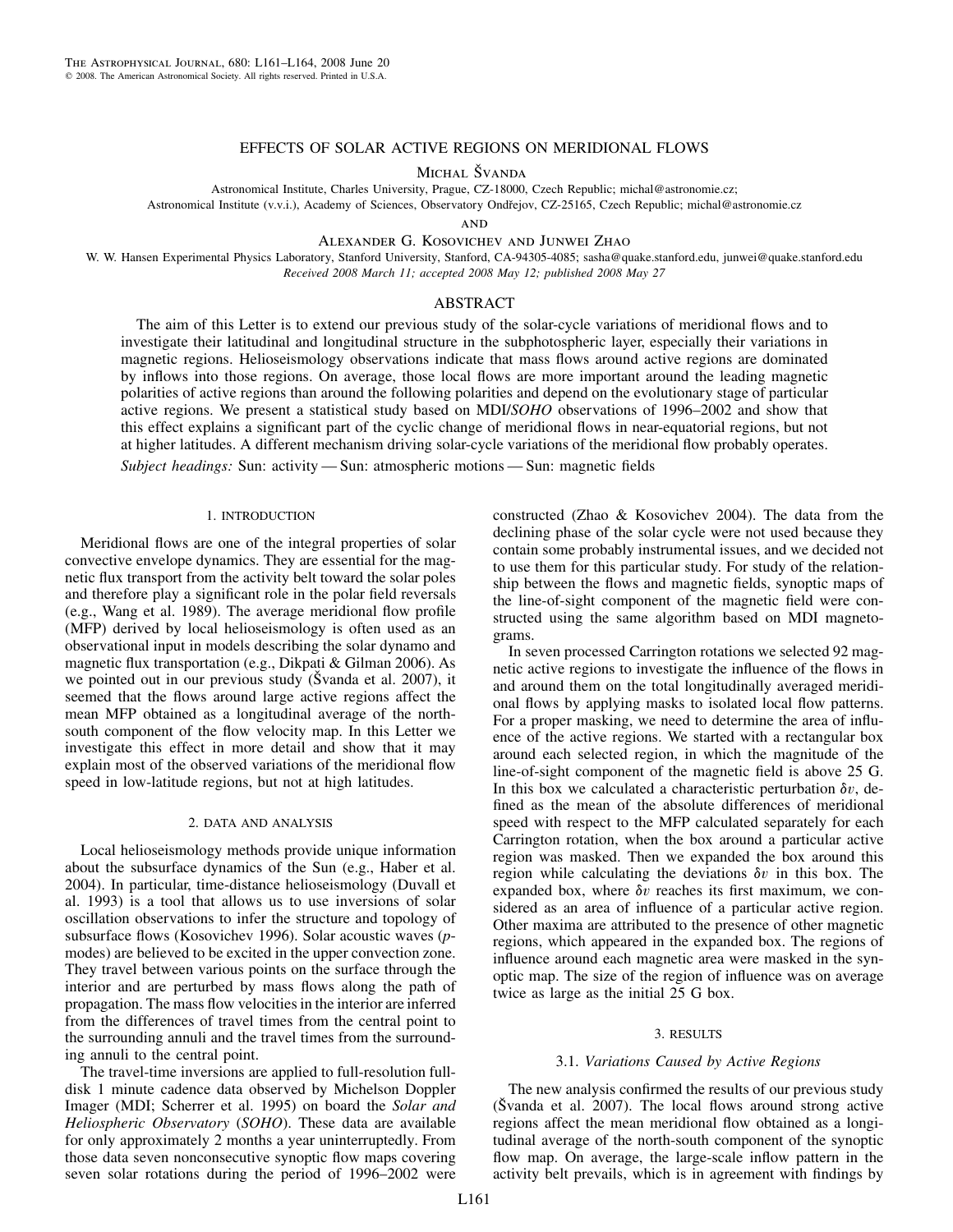

Fig. 1.—The longitudinally averaged meridional component of the timedistance helioseismology flow map at 3–4.5 Mm depth (*solid line*) and the same quantity when active regions are masked (*dotted line*) for CR 1975 (2001 April). Error bars are  $\sim$ 2 m s<sup>-1</sup>.

Basu & Antia (2003), Zhao & Kosovichev (2004), Haber et al. (2004), and Komm et al. (2006). For example, in Figure 1 one can clearly see that the MFP calculated excluding active regions (henceforth called as the reference meridional flow profile, or RMFP) varies less with latitude than when the flows associated with active regions are included. The deviations between the profiles with and without the active region flows are up to 5 m  $s^{-1}$ . On average, the positive deviations in the areas of influence prevail in the northern hemisphere (by  $0.08 \text{ m s}^{-1}$ ), while the negative ones prevail in the southern hemisphere (by  $0.10 \text{ m s}^{-1}$ ). This may be interpreted to mean that the inflows into active regions are stronger on their equatorial side than on their poleward one, in both hemispheres. Such small differences are not statistically significant; thus, to confirm this, a detailed study is needed. An analytical model of torsional oscillations by Spruit (2003) predicted such inflows into the activity belt with a characteristic amplitude of  $6 \text{ m s}^{-1}$ . Similar values were predicted also by the numerical model by Rempel (2006). Both models assumed a mechanism of thermal forcing for the lowlatitude torsional oscillation branches. The inflow in the activity belt was a side effect of these models, but it resembles the observed inflow in active regions.

We investigated a possible dependence of the characteristic perturbation of the flows at different depths in individual active regions on the amount of magnetic flux present in their areas. As a measure of the characteristic perturbation  $\delta v_{\text{mer}}$ , we used



Fig. 3.—Examples of synoptic maps of the meridional (north-south) component at the depth of 3–4.5 Mm smoothed and binned by 10 heliospheric degrees. The positive meridional speed is northward. The magnetic active regions are displayed with contours: white contours show the positive polarity, and black ones show the negative polarity. These maps demonstrate a longitudinal structure of meridional flows close to minimum (CR 1911) and maximum (CR 1975) of solar activity. The errors of individual flow velocity measurements are ∼2 m s<sup>-1</sup> (Zhao & Kosovichev 2004).

a mean of the absolute differences between the measured meridional component of the flow field and the RMFP at a given latitude calculated over the region of interest.

The dependence of  $\delta v_{\text{mer}}$  on the total unsigned flux for all 92 active regions is shown in Figure 2. Other characteristics, such as a geometrical average of deviations over the whole active region, display a similar dependence. The perturbations become less significant with the increase of depth in the convection zone. Figure 2 indicates that the active regions containing more magnetic flux cause more significant deviations from the RMFP than those containing less flux.

Examples of synoptic maps of the meridional flow component for Carrington rotations CR 1911 (1996 July) and CR 1975 (2001 April) are shown in Figure 3. These maps contain a wide range of local motions of various scales, but their structure is far from the idealized single-cell picture. In the map of CR 1975 one can see very large and complex active regions with converging flows (inflows) prevailing in the leading parts of the active regions, while the trailing parts do not seem to differ in the topology of flows from the quiet-Sun regime. This effect was already suggested by Kosovichev & Duvall (2006). In those examples we see that converging flows extend from



FIG. 2.—A dependence of the characteristic variations of the meridional flow on the total unsigned flux localized in active regions for the flows at depths of 0–3 Mm (*left*) and 3–4.5 Mm (*right*). The dependence in both depth intervals is very similar, but the magnitude of deviations is smaller at greater depth. The plus signs are for areas in the northern hemisphere, crosses are for the southern hemisphere ones.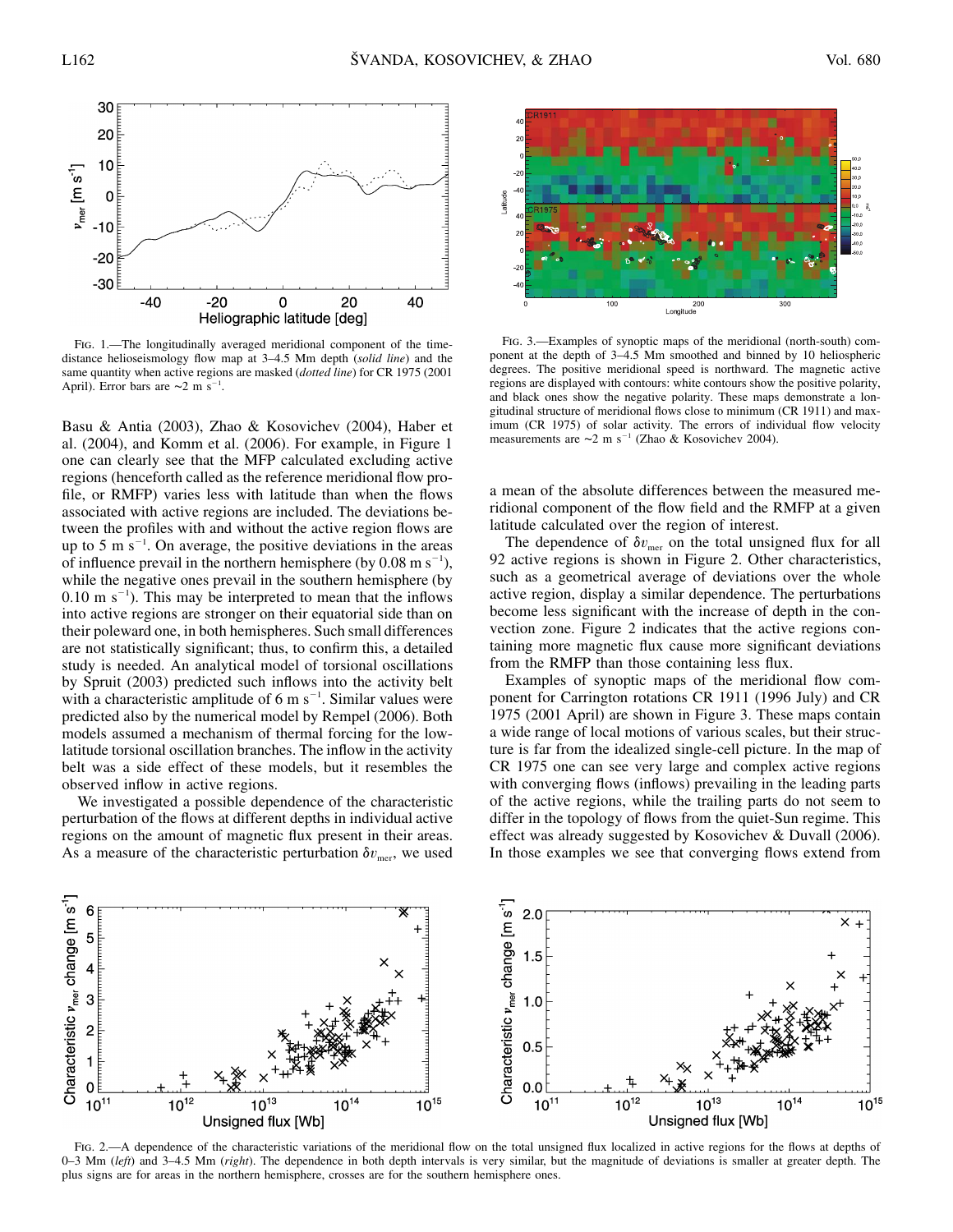

Fig. 4.—Histogram of the characteristic deviations of meridional components from the RMFP, showing the difference between the leading and trailing polarities of active regions in our sample. The histogram reflected around  $\Delta = 0$  is shown as a dotted line to enhance the visibility of the asymmetry.

the active region far in the poleward direction and form a surgeshaped structure.

# 3.2. *Asymmetry between the Flows around Leading and Following Polarities of Active Regions*

The question is whether this asymmetry between the flow around the leading and following polarities is common for all active regions. To study this issue we divide the box around each active region in two parts, separating the regions of the leading and following polarities. As a measure of the flow deviations in leading and trailing polarities we use the difference  $\Delta$  between  $\delta v_{\text{mer}}$  in both polarities of each active region, i.e.,

$$
\Delta = \delta v_{\text{mer}}(\text{leading}) - \delta v_{\text{mer}}(\text{training}).\tag{1}
$$

We do not find a clear correlation of  $\Delta$  with any characteristic of magnetic field of the active regions. However, a histogram of  $\Delta$  (Fig. 4) shows that the leading and following polarities differ quite often as the positive part contains more cases than the negative one.

The distribution of  $\Delta$  seems to be bimodal. The second peak (around  $0.4 \text{ m s}^{-1}$ ) suggests the existence of a group of active regions, where inflows in their leading polarities are significantly stronger than in their trailing ones. Some examples of active regions, for which the flows have the behavior described above, can be seen in Figure 3. There is no typical characteristic or feature among the active regions responsible for the second peak in the distribution of  $\Delta$  in our sample, except for the tilt angle, calculated from positions of the centers of mass of both polarities. The tilt angle is on average larger (38° vs. 19°) for the active regions that form the second peak in the distribution of  $\Delta$ . However, those numbers are not convincing due to the small sample. Perhaps this effect can be related to the age of active regions. As pointed out, e.g., by Howard (1994) the tilt angle of bipolar sunspot groups on average may increase during their evolution.

Our visual inspection shows that most of 11 active regions making the second peak of the histogram have a trailing polarity dispersed probably by diffusion, while the leading one seems to be more compact. A quick look on NASA's SolarMonitor<sup>1</sup> and the Mount Wilson drawings archive showed that these



FIG. 5.—(*a*) Solar-cycle variations of the MFP averaged over depths of 0–9 Mm after the subtraction of the MFP in CR 1911. (*b*) Same as (*a*), but with active regions masked in the maps. (*c*) The difference of (*a*) and (*b*) averaged over two latitudinal belts to demonstrate the effect of the active regions on the longitudinally averaged MFP at various phases of the magnetic activity (the negative values represent equatorward flow).

active regions are old and highly evolved with complex topology. A detailed investigation of this effect requires a larger data set of helioseismic and magnetic observations of active regions.

## 3.3. *Latitudinal Variations of the Meridional Flows*

In Figure 5, the evolution of the RMFP averaged over depths of 0–9 Mm with solar cycle is given, from which the profile in minimum of solar activity (CR 1911) was subtracted. We basically see that the meridional flow slows down at higher latitudes with the increasing magnetic activity and that variations are larger when the magnetic regions are included in the synoptic flow maps. The differences between corresponding curves in Figures 5*a* and 5*b* are statistically significant. In Figure 5*c* the variations caused by the magnetic regions averaged over two latitudinal belts in both hemispheres are given. The opposite sign of the meridional flow in both hemispheres was taken into account. We see that the deviations from the RMFP caused by the active regions increase with activity cycle, which is consistent with the results described in previous sections.

A large amount of cycle-related variation can be explained by flows around the active regions in the near-equatorial belt.

<sup>&</sup>lt;sup>1</sup> See the SolarMonitor at NASA Goddard Space Flight Center's Solar Data Analysis Center (http://www.solarmonitor.org).